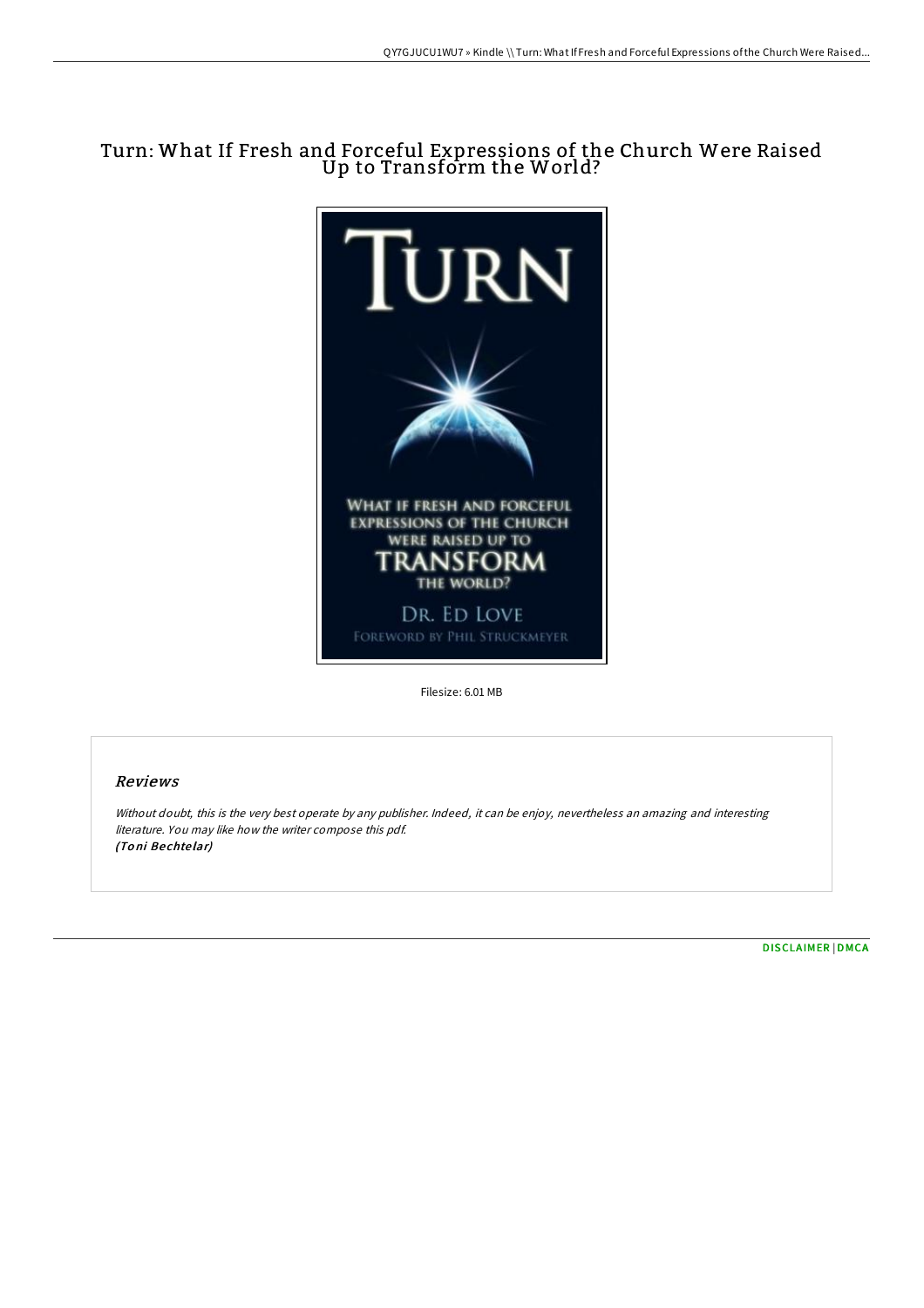# TURN: WHAT IF FRESH AND FORCEFUL EXPRESSIONS OF THE CHURCH WERE RAISED UP TO TRANSFORM THE WORLD?



Createspace Independent Publishing Platform, 2012. PAP. Condition: New. New Book. Shipped from US within 10 to 14 business days. THIS BOOK IS PRINTED ON DEMAND. Established seller since 2000.

Read Turn: What If Fresh and Forceful Expressions of the [Church](http://almighty24.tech/turn-what-if-fresh-and-forceful-expressions-of-t.html) Were Raised Up to Transform the World? Online Download PDF Turn: What If Fresh and Forceful Expressions of the [Church](http://almighty24.tech/turn-what-if-fresh-and-forceful-expressions-of-t.html) Were Raised Up to Transform the World?